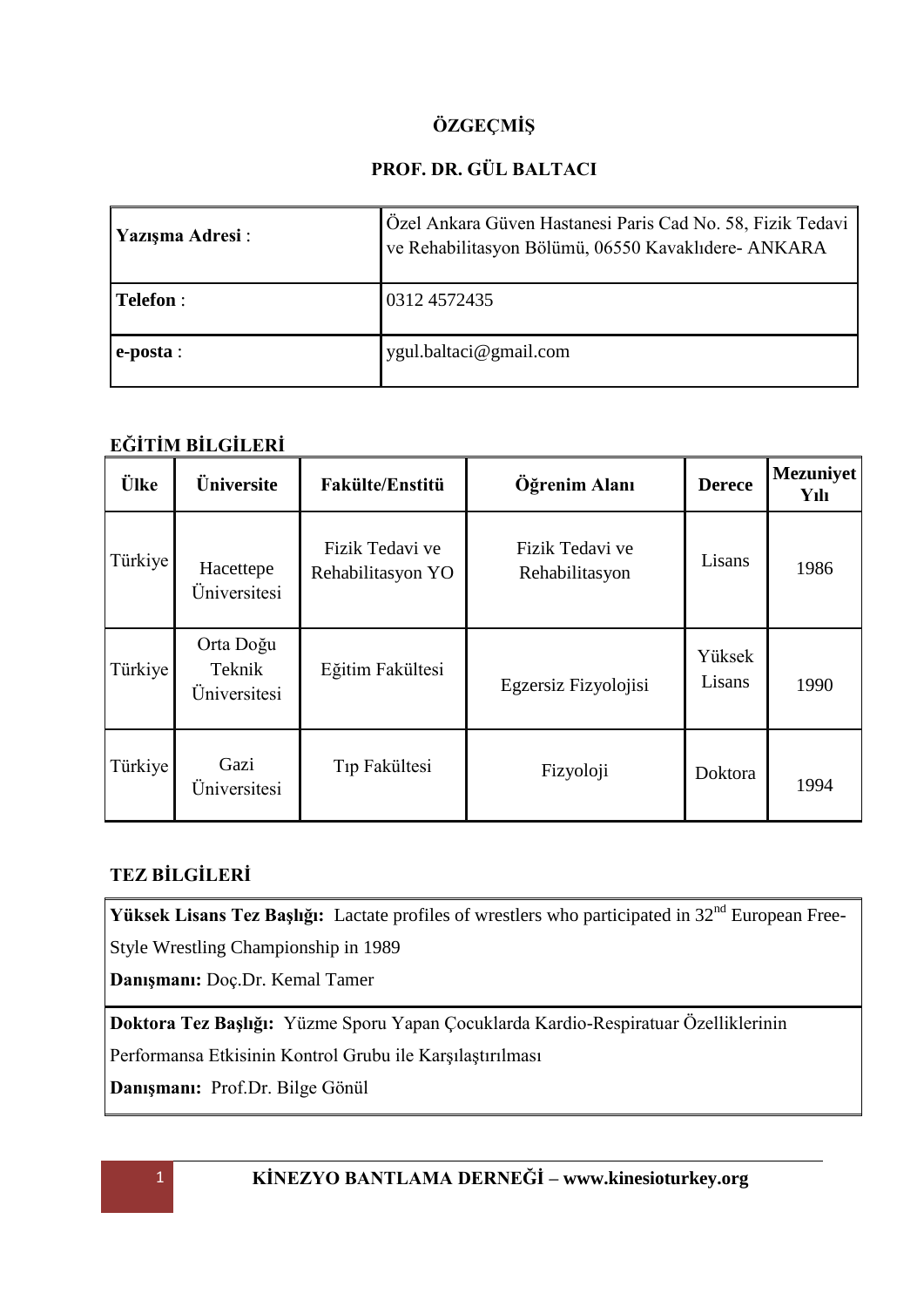| Kurum/Kuruluş                    | Ülke    | <b>Sehir</b> | <b>Bölüm/Birim</b>                       | Görev<br>Türü/Ünvanı                   | Görev<br>Dönemi |
|----------------------------------|---------|--------------|------------------------------------------|----------------------------------------|-----------------|
| Ankara Üniversitesi              | Türkiye | Ankara       | İbni Sina Hastanesi FTR<br>AD            | Fizyoterapist                          | 1986-<br>1988   |
| Orta Doğu Teknik<br>Üniversitesi | Türkiye | Ankara       | Beden Eğitimi ve Spor<br>Bölümü          | Araştırma<br>Görevlisi                 | 1988-<br>1990   |
| University of Salzburg           | Austria | Salzburg     | Sportzmedizine Institute                 | Researcher                             | 1990-<br>1991   |
| Hacettepe Üniversitesi           | Türkiye | Ankara       | Fizik Tedavi ve<br>Rehabilitasyon YO     | Araştırma<br>Görevlisi                 | 1991-<br>1994   |
| Hacettepe Universitesi           | Türkiye | Ankara       | Fizik Tedavi ve<br>Rehabilitasyon YO     | Yardımcı<br>Doçent                     | 1994-<br>1997   |
| Hacettepe Üniversitesi           | Türkiye | Ankara       | Fizik Tedavi ve<br>Rehabilitasyon YO     | Doçent                                 | 1997-<br>2003   |
| Hacettepe Universitesi           | Türkiye | Ankara       | Fizik Tedavi ve<br>Rehabilitasyon YO     | Profesör                               | 2003-<br>2014   |
| Özel Ankara Güven<br>Hastanesi   | Türkiye | Ankara       | Fizik Tedavi ve<br>Rehabilitasyon Bölümü | Bölüm<br>Koordinatörü<br>Fizyoterapist | 2014-           |

## **AKADEMİK/MESLEKTE DENEYİM**

## **YAYINLARI**

**Uluslararası hakemli dergilerde yayımlanan makaleler**

- **1- Baltacı G.** Çağlar A., Turanlı S.: A comparison between transcutaneous nerve stimulation and magnetic field therapy on injured university students attending Middle East Technical University Sports Clubs, *Physiotherapy,* 1992; Vol.9(1):4-7
- **2- Çınar (Baltacı) G.,** Tamer K: Lactate profiles of wrestlers who participated in 32nd European Free-Style Wrestling Championship in 1989, *J Sports Med Phys Fitness*, 1994; 34(2):156-160
- **3-** Özer S., Çil E., **Baltacı G**., Ergun N., Özme Ş.:Left Ventricular Structure and Function by Echocardiography in Childhood Swimmers**,** *Japanese Heart Journal*, 1994; 39(4):295-300
- **4- Baltacı G**., Ergun N.: Maximal Oxygen Uptake in Well-trained and untrained children 9-11 years-old, *Pediatric Rehabilitation*, 1997; 1(3):159-162
- **5- Baltacı G.,** Ergun N., Bayrakçı V. Non-Operative Treatment of Anterior Cruciate Ligament Injuries, *Sports Exercise and Injury*, 1997; 3:160-163. (1998 ten sonra ismi J Sports Traumatol Rel. Research olarak değişmiştir.)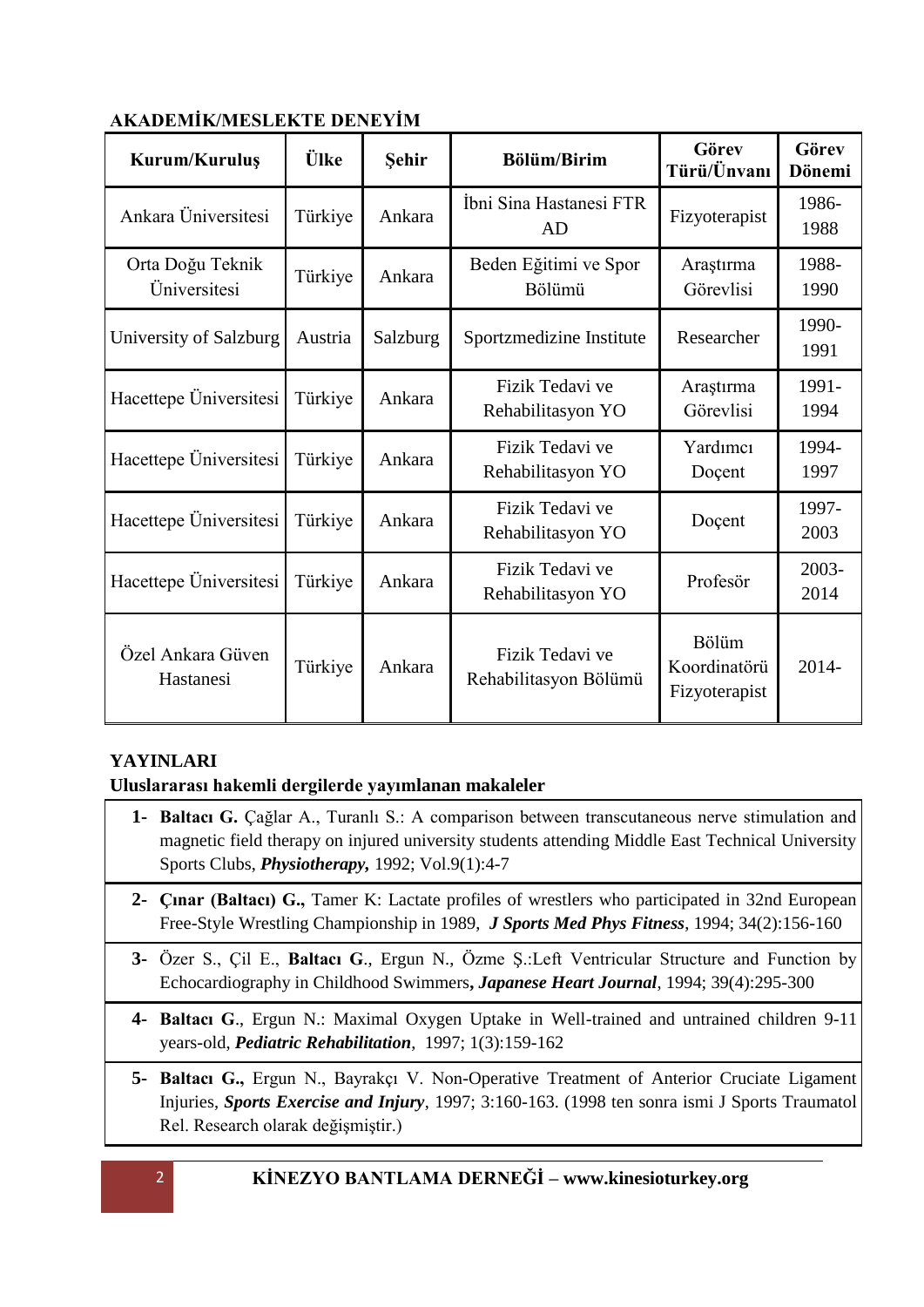- **6- Baltacı G.** Expanding and Evolving: Physiotherapy in Turkey, *Int. Rehab Management*, 1998; 8(1): 43,59.
- **7- Baltacı G**. Ergun N, Bayrakçı V. Rehabilitation and Knee Function after Allograft meniscal transplantation *Physical Therapy Case Reports*, 1999; 2(3): 91-98
- **8- Baltacı G**. Knee surgery in athletes: The importance of postoperative rehabilitation guidelines, *Physical Therapy Reviews*, 2000; 5:195-205
- **9- Baltacı G,**Johnson R, Kohl H.W.III. Shoulder range of characteristics in collegiate baseball players, *J Sports Med Phys Fitness*, 2001; 41(2):236-42
- **10- Baltacı G**, Ergun N, Tunay VB. Effectiveness of Cyriax manipulative therapy and elbow band in the treatment of lateral epicondylitis *Eur J Sports Traumatol Rel Research* 2001; 23(3): 113- 117
- **11-** Özer H, Turanlı S, **Baltacı G**, Tekdemir İ. Avulsion of the tibial tuberosity with a lateral plateau rim fracture: case report, *Knee Surg Sport Traumatol Arth* 2002; 10(5): 310-312.
- **12- Baltacı G**, Ün N, Tunay VB, Beşler A, Gerçeker S. Comparison of three different sit-and-reach tests in university female students, *Br J Sports Med***.** 2003; 37(1): 59-61
- **13- Baltacı G**, Tunay VB, Ergun N. Pain Intensity and physical function in patients with whiplashassociated injuries: effectiveness of manual therapy, *The Pain Clinic,* 2003; 15(2): 133-141
- **14-** Bayrakcı Tunay V, **Baltacı G**, Tunay S, Ergun N. A Comparison of Different Treatment Approaches in Patellofemoral Pain Syndrome. *The Pain Clinic* 2003; 15(2):179-184
- **15-** Bayrakcı Tunay V, Ergun N, **Baltacı G**, Tunay S, Erden Z. Treatment of Patellar Tracking and Pain in Patellofemoral Malalignment: Conservative versus Surgery. *The Pain Clinic*, 2003; 15(2): 185-192
- **16- Baltacı G**.Kohl H.W.III.:Does proprioceptive training affect during knee and ankle rehabilitation outcomes? *Physical Therapy Reviews*, 2003; 8: 5-16
- **17- Baltacı G,** Özer H, Tunay VB. Rehabilitation of avulsion fracture of the tibial tuberosity following Osgood-Schlatter disease, *Knee Surg Sport Traumatol Arth* 2004;12 (2):115-8.
- **18- Baltacı G.** Subacromial impingement syndrome in athletes: prevention and exercise programs, *Acta Orthop Traumatol Turc***.** 2003; 37 Suppl 1:128-38
- **19- Baltacı G**, Tunay VB. Isokinetic Performance at Diagonal Pattern and Shoulder Mobility in Elite Overhead Athletes, *Scan J Med Sci in Sports*, 2004; 14(4):231-8
- **20-** Derman O, Kanbur NÖ, **Baltacı G**, Akbayrak T, Tokur T. The pain intensity level in adolescents with primary dysmenorrhea *The Pain Clinic,* 2005; 16(3): 349-352
- **21-** Ozer H, **Baltacı G,** Selek H, Turanlı S. Opposite-direction bilateral fracture dislocation of the shoulders after an electric shock *Arch Orthop Trauma Surg*. 2005; 125(7): 499-502
- **22-** Ozer H, Solak S, Turanlı S, **Baltacı G,** Çolakoğlu T, Bölükbaşı S. Intercondylar fractures of the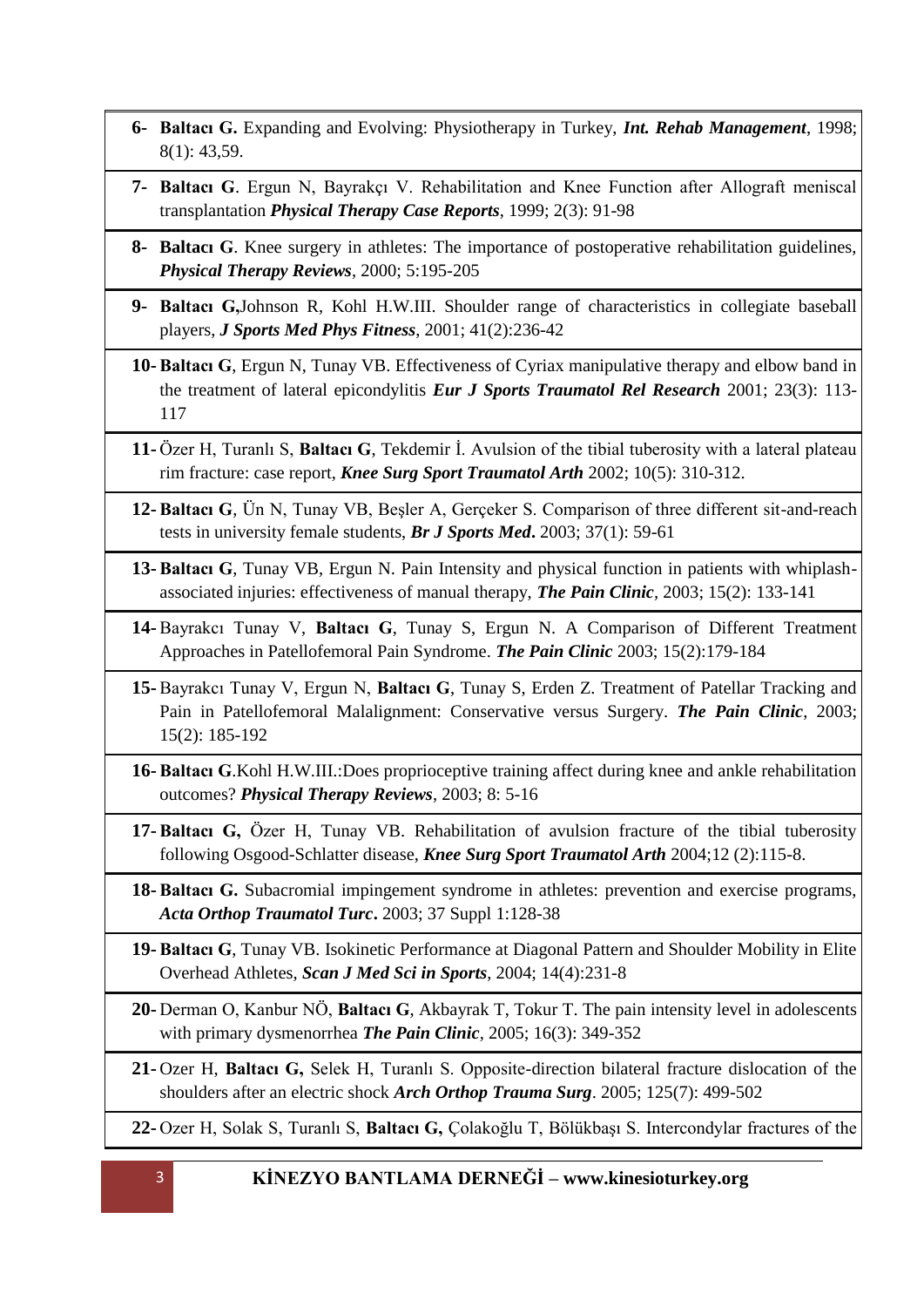distal humerus treated with the triceps-reflecting anconeus pedicle approach. *Arch Orthop Trauma Surg.* 2005; 125(7):469-74;

- **23-** Kanbur NÖ, Düzgün İ, Derman O, **Baltacı G** Do sexual maturation stages affect flexibility in adolescent boys aged 14 years? *J Sports Med Phys Fitness*; 2005; 45(1):53-7
- **24-** Senbursa G, **Baltaci G**, Atay A. Comparison of conservative treatment with and without manual physical therapy for patients with shoulder impingment syndrome: a prospective, randomized clinical trial. *Knee Surg Sports Traumatol Arthrosc*. 2007 15(7): 915-21.
- **25-** Ozer D, **Baltaci G**, Leblebicioglu G. Rehabilitation and shoulder function after suprascapular nerve entrapment operation in a volleyball player. *Arch Orthop Trauma Surg*. 2007;127:759-61.
- **26-** Karacan S, Güzel NA, Colakoglu FF, **Baltaci G.** Relationship Between Body Composition and Lung Function in Elderly Men and Women *Adv Ther* 2008; 25(2): 168-178
- *27-* Balcı P, Tunay VB, **Baltacı G**, Atay AO. "Patellofemoral Ağrı Sendromunda Farklı Kapalı Kinetik Zincir Egzersizlerinin Kuvvet ve Propriyosepsiyon Üzerine Etkileri" *The effects of two different closed kinetic chain exercises on muscle strength and proprioception in patients with patellofemoral pain syndrome Acta Orthopaedica et Traumatologica Turcica* 2009; 43(5): 419- 25
- **28-** Surenkok O, Aytar A, **Baltacı G.** Acute effects of Scapular Mobilization in Subjects with Shoulder Dysfunction: A Double-Blind Randomized Placebo Controlled Trial *J Sport Rehabilitation* 2009; 18: 493-501
- *29-* Karataş OF, **Baltaci G**, İlerisoy Z, Bayrak Ö, Çimentepe E, Irmak R, Unal D. The evaluation of clitoral blood flow and sexual function in elite female athletes *J Sexual Med* 2009; 7(3): 1185- 1189
- **30-** Çetişli Korkmaz N, Mutlu A, **Baltaci G**. Work-Related Musculoskeletal Disorders Among Turkish Physiotherapists *Journal of Romanian Sports Medicine Society* 2009; 19: 1125-1134
- *31-* Ozer D, Senbursa D. **Baltaci G**. The Effect On Neuromuscular Stability, Performance, Multi-Joint Coordination And Proprioception of Barefoot, Taping Or Preventative Bracing *The Foot*  2009; 19 (4): 205-210
- **32-** Ozunlu N, Basari GO, **Baltaci G**. The effect of weight factor to ankle stability in adolescent basketball players *The Foot* 2010 ; 20(2-3):55-60
- **33-** Guzel NA, Surenkok O, Akkoyunlu Y, **Baltaci G**. Effect of Full and Half-Squat Training on Postural control and knee strength in healthy men, *Ozean J Social Sciences* 2010; 3(3): 209-216
- **34-** Arslan F, Kaya M, **Baltaci G**, Taşkin H, Erkmen N. The Effect Of Eight-Week Proprioception Training Program On Dynamic Postural Control In Taekwondo Athletes *Ovidius University Annals, Series Physical Education and Sport/Science* 2010; 10(1): 93-99
- *35-* Duzgun I, **Baltaci G,** Colakoglu FF, Tunay VB, Ozer D. The Effects Of Rope Jump Training On Shoulder Isokinetic Strength In Adolescent Volleyball Players *J Sport Rehabilitation* 2010; 19(2): 184-199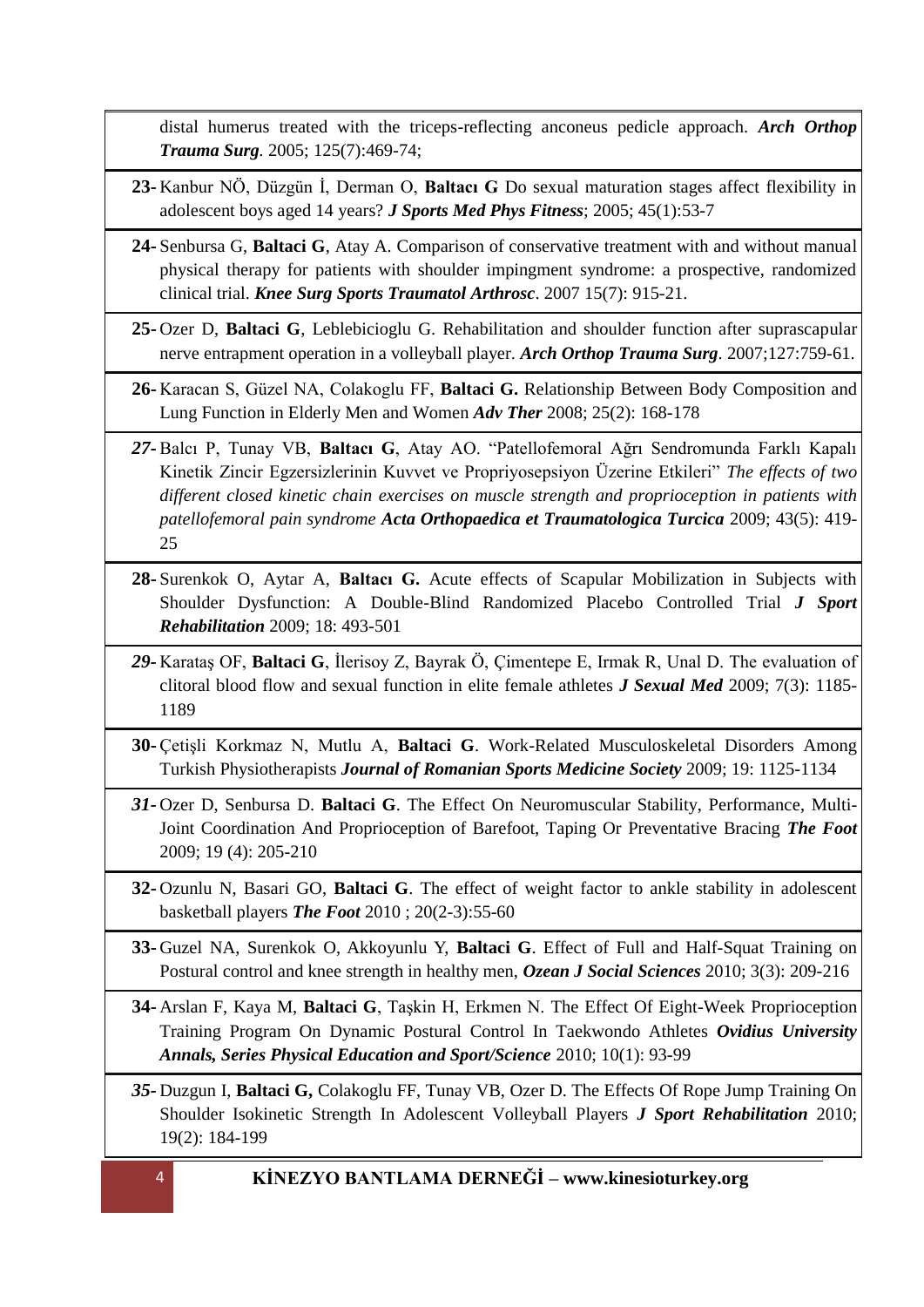- **36-** Tunay VB, **Baltacı G**, Atay AO. Diz osteoartritinde fonksiyonel egzersiz programının etkisi: klinik programa karşı ev programı: osteoartritte farklı tedavi programlarının etkisi *Hospitalbased versus home-based proprioceptive and strengthening exercise programs in knee osteoarthritis. Acta Orthop Traumatol Turc* 2010**;**44(4):270-277
- **37- Baltaci G.** Clinical Appraisal Report: Supervised exercises are more effective for subacromial pain than extracorporeal shockwave treatment. *J Physiother*. 2010; 56: (1):58*.*
- **38-** Düzgün I, Öksüz NK, **Baltaci G**, Aydin T. Effect of Tanner stage on proprioception accuracy *J Foot Ankle Surgery* 2011; 50(1):11-5
- **39-** Yosmaoglu HB, **Baltaci G**, Atay AO, Ozer H. Effects of additional gracilis tendon harvest on muscle torque, motor coordination, and knee laxity in ACL reconstruction *Knee Surgery Sports Traumatology* 2011; 19(8): 1287-92.
- **40-** Yosmaoglu HB, **Baltaci G**, Kaya D, Ozer H.Tracking Ability, Motor Coordination and Functional Determinants after Anterior Cruciate Ligament Reconstruction with Hamstring Tendon Graft *J Sport Rehabilitation* 2011; 20(2): 207-11
- **41-** Düzgün I, **Baltacı G**, Atay AÖ. Comparison of slow and accelerated rehabilitation protocol after arthroscopic rotator cuff repair: pain and functional activity. [*Rotator Kılıf Tamiri Sonrası Yavaş Ve Hızlı Rehabilitasyon Protokollerinin Karşılaştırılması: Ağrı Ve Fonksiyonel Aktivite*] *Acta Orthop Traumatol Turc* 2011;45(1):23-33
- **42-** Aytar A, Özünlü N, Sürenkök Ö, **Baltaci G**,Oztop P, Karatas M. Initial Effects Of Kinesio Taping In Patients With Patellofemoral Pain Syndrome: A Randomized, Double-Blind, Clinical Trial *Isokinetics and Exercise Science* 2011;19(2):135-42
- **43- Baltaci G**, Aktas G, Camci E, Oksuz S, Yildiz S, Kalaycioglu T. The Effect of Prophylactic Knee Bracing on the Performance Parameters of balance, proprioception, coordination and muscular power in healthy subjects *Knee Surgery Sports Traumatology* 2011; 19(10): 1722-8
- **44-** Ozer D,Duzgun I, **Baltacı G**, Karacan S, Colakoglu FF.The Effects Of Rope Or Weighted Rope Jump Training On Strength, Coordination And Proprioception In Adolescent Female Volleyball Players *J Sports Med Physical Fitness* 2011;51(2):211-9
- **45-** Toprak U, Üstüner E, Uyanık S, Aktaş G, Kınıklı GI, **Baltacı G,** Karademir MA. Comparison of Ultrasonographic Patellar Tendon Evaluation Methods in Elite Junior Female Volleyball Players: Thickness vs Cross Sectional Area. *Diagnostics and Interventional Radiology* 2011Nov 21. doi: 10.4261/1305-3825.DIR.4339-11.2
- **46-** Aktas G, **Baltaci G**. Does kinesiotaping increase muscular strength and functional performance of knee: a controlled trial *Isokinetics and Exercise Science* 2011; 19(3): 149-155
- **47-** Ozunlu N, Tekeli H, **Baltacı G**. Lateral Scapular Slide Test: Scapular Mobility In Volleyball Players *J Athl Train* 2011; 46(4):462-68
- **48-** Şenbursa G, **Baltacı G,** Atay AÖ.The effectiveness of manual therapy in supraspinatus tendinopathy [Supraspinatus Tendinozisli Hastalarda 3 Farkli Fizyoterapi Yaklaşiminin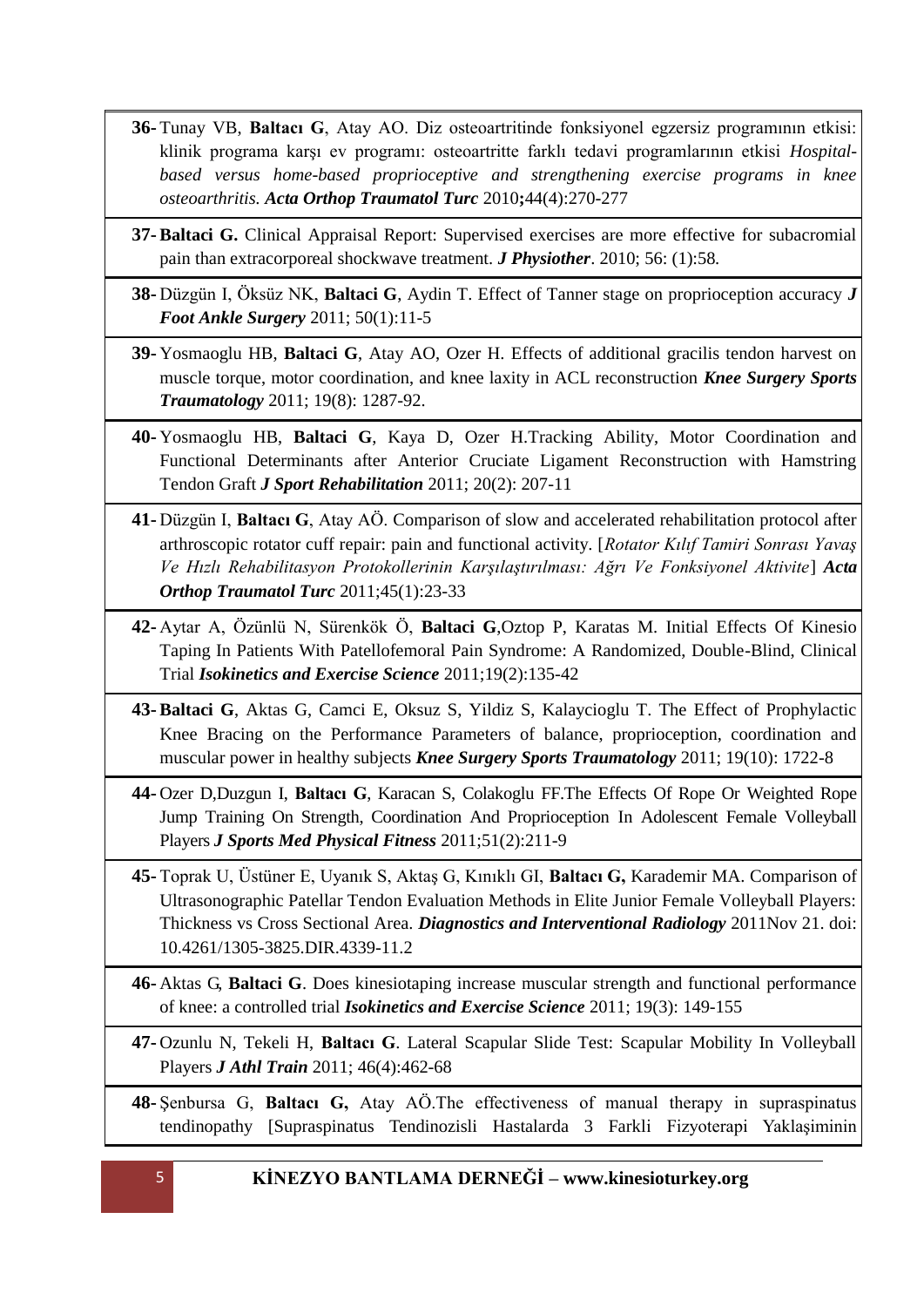Karşilaştirilmasi] *Acta Orthop Traumatol Turc* 2011; 45(3): 162-7

- **49-** Yosmaoğlu HB, **Baltacı G,** Kaya D, Özer H, Atay AÖ. Comparison of functional outcomes of two anterior cruciate ligament reconstruction methods with hamstring tendon graft. *Acta Orthop Traumatol Turc.* 2011;45(4):240-247.
- **50-** Gönül B, **Baltaci G,** Koz M. Effect of run training on bone development and bone minerilazitaion in growing mice. *Biol Sport*, 2011; 28: 129-132.
- **51-** Soylu AR, Irmak R, **Baltaci G**. Acute Effects of Kinesiotaping on Muscular Endurance and Fatigue by using Surface Electromyography signals of masseter muscle *Medicina Sportiva*; 2011; 15(3): 13-16
- **52-** Ozengin N, Yildirim NU, **Baltaci G**, Masilius N. Acute effects of different stretching duration on vertical jump performance in rhythmic gymnatics *J Lithuanian Education Physical Training and Sport* 2011; 82: 16-22
- **53-** Bicici S, Karatas N, **Baltaci G.** Effect Of Athletic Taping And KinesioTaping® on Functional Performance in Chronic Sprained Ankle *Int J Sports Phys Ther* 2012; 7(2): 154-166
- **54- Baltaci G,** Yilmaz GD, Atay AÖ. Kemik-Patellar Tendon-Kemik Grefti Kullanılarak Ön Çapraz Bağ Rekonstrüksiyonu Sonrası Rehabilitasyonun Etkinliği: 18-24.Aylardaki Kas Kuvveti Ve Fonksiyonel Testlerinin Karşılaştırılması *Acta Orthop Traumatol Turc* 2012;46(3):186-95
- **55-** Düzgün I, **Baltacı G**, Atay AÖ. Manual Therapy and Exercise Is An Effective Treatment For Frozen Shoulder Regardless of Diabetic Status: An Observational Study *Eklem Hastalıkları Dergisi* 2012; 23(2):94-9**.**
- **56-** Ozer Kaya D, Duzgun I, **Baltaci G,** Karacan S, Colakoglu F. "The Effects Of Callisthenic And Pilates Exercises On Joint Position Sense And Coordination: Concentric- Eccentric Performances In Closed Kinetic Chain" *J Sport Rehab* 2012, 21: 235-243.
- **57-** Karataş N. Bicici S, **Baltaci G**, Caner H. The Effect of Kinesio®Tape Application on Functional Performance in Surgeons Having Musculo-Skeletal Pain After Surgery *Turkish J Neurosurgery*  2012;22(1):83-9.
- **58-** Haksever B, Aktas G**, Baltaci G.** Initial effect of kinesio taping on performance and balance during soccer *Medicina Dello Sport* 2012; 65(2): 223-234
- **59-** Celik D, Dirican A, **Baltaci G.** Intra-rater reliability of shoulder and scapular muscle strength assessment *J Sport Rehab* 2012 Technical Notes 3:1-5.
- **60-** Toprak U, Ustuner E, OzerKaya D, Uyanık S, **Baltaci** G, Sakızlıoglu SS, Karademir MA, Atay AO. Palpation tests vs Impingement tests in Neer stage I and II Subacromial Impingement Syndrome *Knee Surg Sports Traumatol* 2013; 21(2):424-9
- **61- Baltaci G**, Aktas G, Haksever B, Ulusoy B. Comparison between Nintendo Wii Fit and conventional rehabilitation on functional performance outcomes after Hamstring Anterior Cruciate Ligament Reconstruction: Prospective, Randomized Controlled Double Blind Clinical Trial *Knee Surg Sports Traumatol* 2013; 21(4): 880-887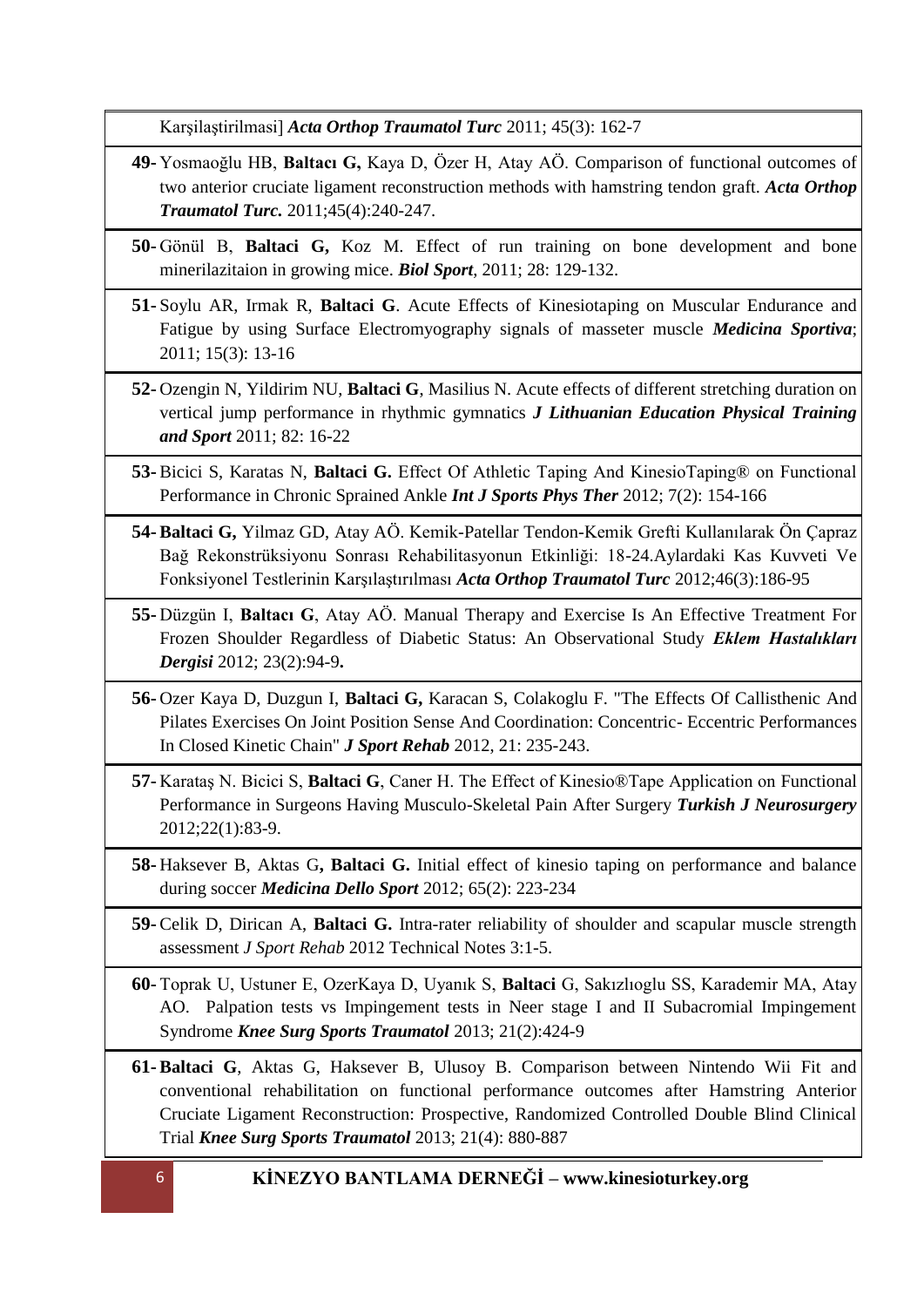- **62-** Kaya DO, **Baltaci G**, Toprak U, Ozer H. Ultrasonographic and functional outcomes in Osgood-Schlatter disease: two year follow-up *Knee Surg Sports Traumatol* 2013; 21(5):1131-9
- **63-** Yosmaoglu HB, Kaya D, Guney H, Nyland J, **Baltaci G**, Yuksel I, Doral MN. Is there a relationship between tracking ability, joint position sense, and functional level in patellofemoral pain syndrome? *Knee Surg Sports Traumatol Arthrosc*. 2013; 21(11):2564-71
- **64-** Colakoglu FF, Karacan S, Guzel NA, **Baltaci G**. Comparison of the efficacy on flexibility and body mass index of salat: prayer versus non-prayer healthy females *Health Med* 2013;7(1):273- 279
- **65-** Camci E, Duzgun I, Hayran M, **Baltaci G**, Karaduman A. Scapular Kinematics During Shoulder Elevation Performed With and Without Elastic Resistance in Males Without Shoulder Pathologies *J Orthopaedic and Sports Physical Therapy,* 2013; 43(10): 735-743
- **66-** Aydogmus M, Senel O, Arslanoglu E, Guzel NA, **Baltaci G**. Effect of Various Intensity Loading upon Proprioception in Elite Badminton Players *International Journal of Academic Research* 2013; 5(3): 92-97
- **67- Baltaci G,** Tunay VB, Ünal E, Yagli N. A randomized comparison of two different exercises on the weight loss in the treatment of knee osteoarthritis: pilates exercises versus clinical-based physiotherapy *Italian J Physiotherapy* 2013; 3(3): 134-42
- **68-** Ozer Kaya D, Duzgun I, **Baltaci G.** Differences In Body Composition, Muscular Endurance, Coordination And Proprioception In Woman With And Without Knee Pain: A Cross-Sectional Study *Acta Orthop Traumatol Turc* 2014; 48(1): 43-49
- **69-** Aytar A, Senbursa G, **Baltaci G.** Reliability Of Pressure Pain Thresholds In Healthy Young Adults *Journal of Musculoskeletal Pain* 2014: 1-7
- **70-** Kinikli GI, Yuksel I, **Baltaci G**, Atay AO. The effect of progressive eccentric and concentric training on functional performance after autogenous hamstring anterior cruciate ligament reconstruction: a randomized controlled study *Acta Orthop Traumatol Turc* 2014; 48(3): 43-49
- **71-** Medeni OC, **Baltaci G,** Ozer H. Is there any correlation between functional and clinical tests in anterior cruciate ligament reconstructed knees after three years? *Medical Express*, 2014; 1(1): 22-26
- **72-** Medeni OC, **Baltaci G,** Bayramlar K, Yanmis I. Core Stability, Knee Muscle Strength And Anterior Translation Are Correlated With Postural Stability In Acl-Reconstructed Patients *Am J Physical Med Rehabilitation*, 2015, 94(4):280-7.
- **73-** Kaya Kara O, Atasavun Uysal S, Turker D, Karayazgan S, Kerem Gunel M, **Baltaci G**. The effects of Kinesio Taping® on activity and participation in children with Unilateral Spastic Cerebral Palsy: Two Blind-Randomized Control Trial *Developmental Med& Child Care* 2015 Jan;57(1):81-8

**74-** Medeni OC, Ozengin N, **Baltaci G,** Duzgun I. Turkish Version of Rotator Cuff Quality Of Life Questionnaire in Rotator Cuff Impaired Patients *Knee Surg Sports Traumatol Arthrosc* 2015;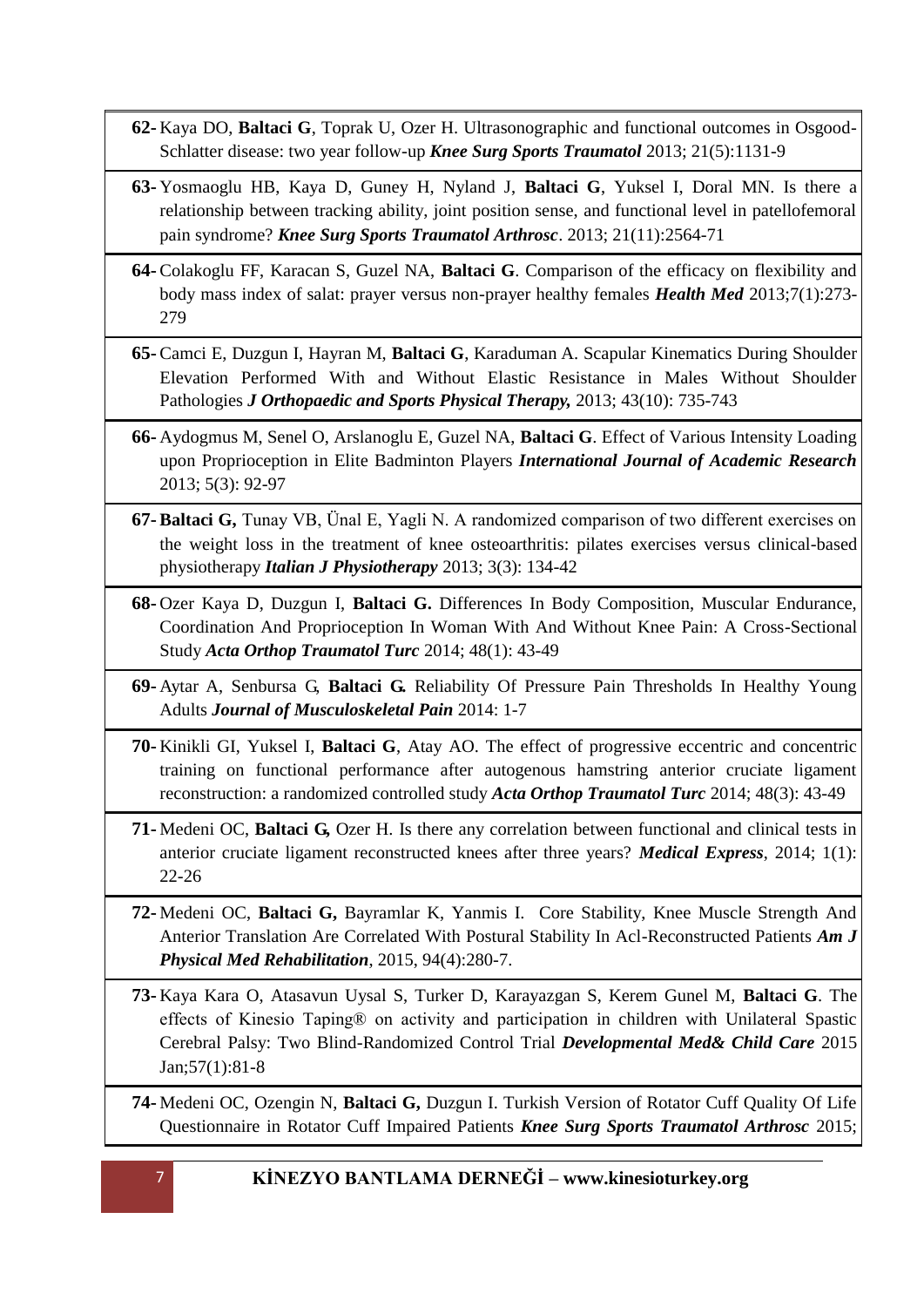23(2):591-5

**75-** Ozer Kaya D, **Baltaci G**, Toprak U, Atay AO. Subacromial Impingement Syndrome: The clinical and sonographic effects of exercise and taping in comparison to exercise and manual therapy, *J Manipulative Physiological Therapeutics,* 2014; 37(6):422-32

**76-** Ayhan C, Camci E, **Baltaci G:** Distal radius fractures result in alterations in scapular kinematics: A three-dimensional motion analysis, *Clinical Biomechanics* 2015 Mar;30(3):296-301.

- **77-** Duzgun I, **Baltaci G**, Atay AO. Shoulder range of motion in slow and accelerated rehabilitation protocols after arthroscopic rotator cuff repair: Randomized Double Blind Trial *Acta Orthop Traumatol Turc* 2014; 48(6):642-8
- **78-** Aytar A, **Baltaci G**, Uhl T, Tuzun EH, Oztop P, Demirtas M. The effects of scapular mobilization in patients with subacromial impingement syndrome: Randomized, double-blind, placebo- clinical trial, *J Sport Rehabilitation* 2015; 24(2):116-29.
- **79-** Aytar A, Yuruk O, Tuzun EH, Eker L, Karatas M, **Baltaci G**. The Upper Extremity Functional Index (UEFI): Cross-cultural adaptation, reliability, and validity of the Turkish version *Journal of Back and Musculoskeletal Rehabilitation* 2015 28 (3): 789-405
- **80-** Yılmaz Yelvar GD, **Baltaci G**, Bayrakci Tunay V, Atay AO. The effect of postural stabilization exercises on pain and function in females with patellofemoral pain syndrome. *Acta Orthop Traumatol Turc*. 2015;49(2):166-74.
- **81-** Duzgun I, **Baltaci G,** Turgut E, Atay OA. Effects of slow and accelerated rehabilitation protocols on range of motion after arthroscopic rotator cuff repair. *Acta Orthop Traumatol Turc.* 2014;48(6):642-8.
- **82-** Harput G, Kilinc HE, Ozer H, **Baltaci G**, Mattacola CG. Quadriceps and Hamstring Strength Recovery During Early Period of Neuromuscular Rehabilitation Following ACL Hamstring Tendon Autograft Reconstruction. *J Sport Rehabil*. 2015 24(4): 398-404.
- **83-** Guney H, Harput G, Colakoglu F, **Baltaci G**. Glenohumeral Internal Rotation Deficit Affects Functional Rotator Strength Ratio in Adolescent Overhead Athletes. *J Sport Rehabil.* 2016;  $25(1): 52-7.$
- **84-** Guney H, Karabicak GO, Ozunlu Pekyavas N, Nohutlu Gunaydin E, Teker B, Balci P, **Baltaci G.**Which Stretching Technique is effective in decreasing Glenohumeral Internal Rotation Deficit? *Medicina Dello Sport*, 2015 in press
- **85-** Gursen C, Inanoglu D, Kaya S, Akbayrak T, **Baltaci G**. Comparison of Exercise and Kinesio Taping on Abdominal Recovery in Women with Cesarean Section: A Pilot Randomized Controlled Trial, *Archives of Gynecology and Obstetrics*, 2015 in press
- **86-** Cinar Medeni O, Colakoglu FF, Yuce K, **Baltaci G.** Correlation Of The Knee Muscle Strength With Performance Tests In Orienteering Athletes, *J Sports Med Physical Fitness,* 2015 in press
- **87-** Irmak R, **Baltaci G,** Ergun N. [Long term test-retest reliability of oswestry disability index in](http://scholar.google.com.tr/scholar_url?url=http://content.iospress.com/articles/work/wor2234&hl=tr&sa=X&scisig=AAGBfm3pJlQP0uDaOhjmHNSlW4J3RG-k9Q&nossl=1&oi=scholaralrt)  [male office workers](http://scholar.google.com.tr/scholar_url?url=http://content.iospress.com/articles/work/wor2234&hl=tr&sa=X&scisig=AAGBfm3pJlQP0uDaOhjmHNSlW4J3RG-k9Q&nossl=1&oi=scholaralrt) *Work*, 2016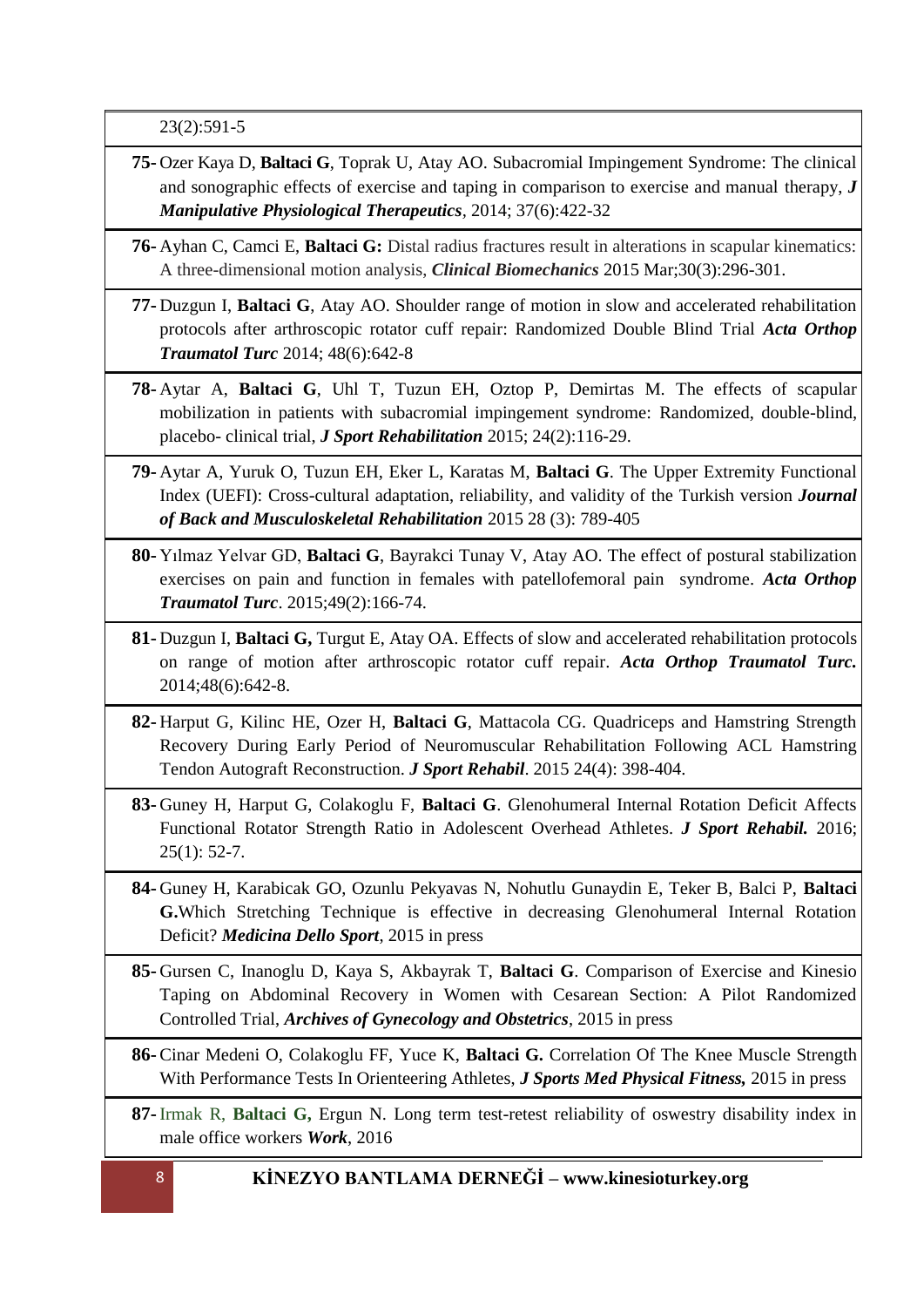- **88-** Stockheimer KR, **Baltaci G**, Forrester GG, Frassine S, Wolkenberg A. Research requires deep knowledge of the modality to be tested. *J Physiother.* 2016 Mar 4. pii: S1836-9553(16)00012-6. doi: 10.1016
- **89-** Harput G, Ulusoy B, Ozer H, **Baltaci G**. External Supports Improve Knee Performance In ACL Reconstructed Individuals with Higher Kinesiophobia Levels *The Knee*, 2016;
- **90-** Ozer H, Harput G, **Baltaci G** Achilles Tendon Open Repair Augmented With Distal Turndown Tendon Flap And Posterior Crural Fasciotomy, *The Journal of Foot And Ankle Surgery,* 2016
- **91-** Harput G, Guney H, Toprak U, Kaya T, Colakoglu Ff, **Baltaci G.** Shoulder Rotator Strength, Range Of Motion And Acromiohumeral Distance In Asymptomatic Adolescent Volleyball Attackers *J Athl Train Basımda*
- **92-** Harput G, Guney H, Toprak U, Colakoglu FF, **Baltaci G.** Short Term Effects Of Scapular Taping On Shoulder Rotator Strength, Range Of Motion And Acromiohumeral Distance In Asymptomatic Overhead Athletes *J Sports Med Phys Fitness Basımda*
- **93-** Eraslan L, Yuce D, **Baltaci G**, Erbilici A. Kinesio taping versus Extracorporeal Shock Wave Therapy for the treatment of lateral epicondylitis: A prospective randomized study *J Hand Therapy Kabul edildi*
- **94-** Turgut E, Duzgun I, **Baltaci G**. Three-dimensional scapular kinematics during open and closed kinetic chain movements in asymptomatic and symptomatic subjects. *J Biomechanics Kabul edildi*
- **95-** Turgut E, Duzgun I, **Baltaci G**. Effects of Stretching Exercises on Shoulder Tightness, Pain and Disability in Shoulder Impingement Syndrome *J Musculoskeletal Pain*
- **96-** Cagatay S; Ozunlu Pekyavas N Akpinar E, **Baltaci G.** Effects Of Equine Edf Taping On Wound Healing And Edema Control After Surgical Castration In Stallions *J Equine Veterinary Science*
- **97-** Ozunlu Pekyavas N, Medeni Cinar O, Colakoglu FF, **Baltaci G**. Relation Between Thigh Skin Temperature, Strength And Exercise Capacities In Sailing *International Journal of Sports Physiology and Performance.*
- *98-* Ozer M, Özer, H; Selek, H, **Baltaci G**, Harput G, Taşkesen A, Çetinkaya M. Radiological And Functional Comparison Of Single Bundle Anterior Cruciate Ligament Reconstruction: Transtibial Versus Anteromedial Technique *Knee Surgery, Sports Traumatology, Arthroscopy*
- **99-** Duzgun I, Ozer Kaya D, **Baltaci G**, Karacan S, Colakoglu FF. Which Exercise Is More Effective On Hamstring To Quadriceps Ratio? Callisthenic Or Pilates, *J Sports Med Physical Fitness,*
- **100-** Colakoglu FF, Karacan S, Guzel NA, **Baltaci** G. Does The Weighted Rope Jump Training Affect The Motor Skills In Adolescent Female Volleyball Players? *J Sports Med Physical Fitness,* 2016
- **101-** OzunluPekyavas N, **Baltaci** G. Short-Term Effects Of High Intensity Laser Therapy, Manual Therapy and Kinesio Taping In Patients With Subacromial Impingement Syndrome. *Lasers in Medical Science, Kabul edildi, Basımda*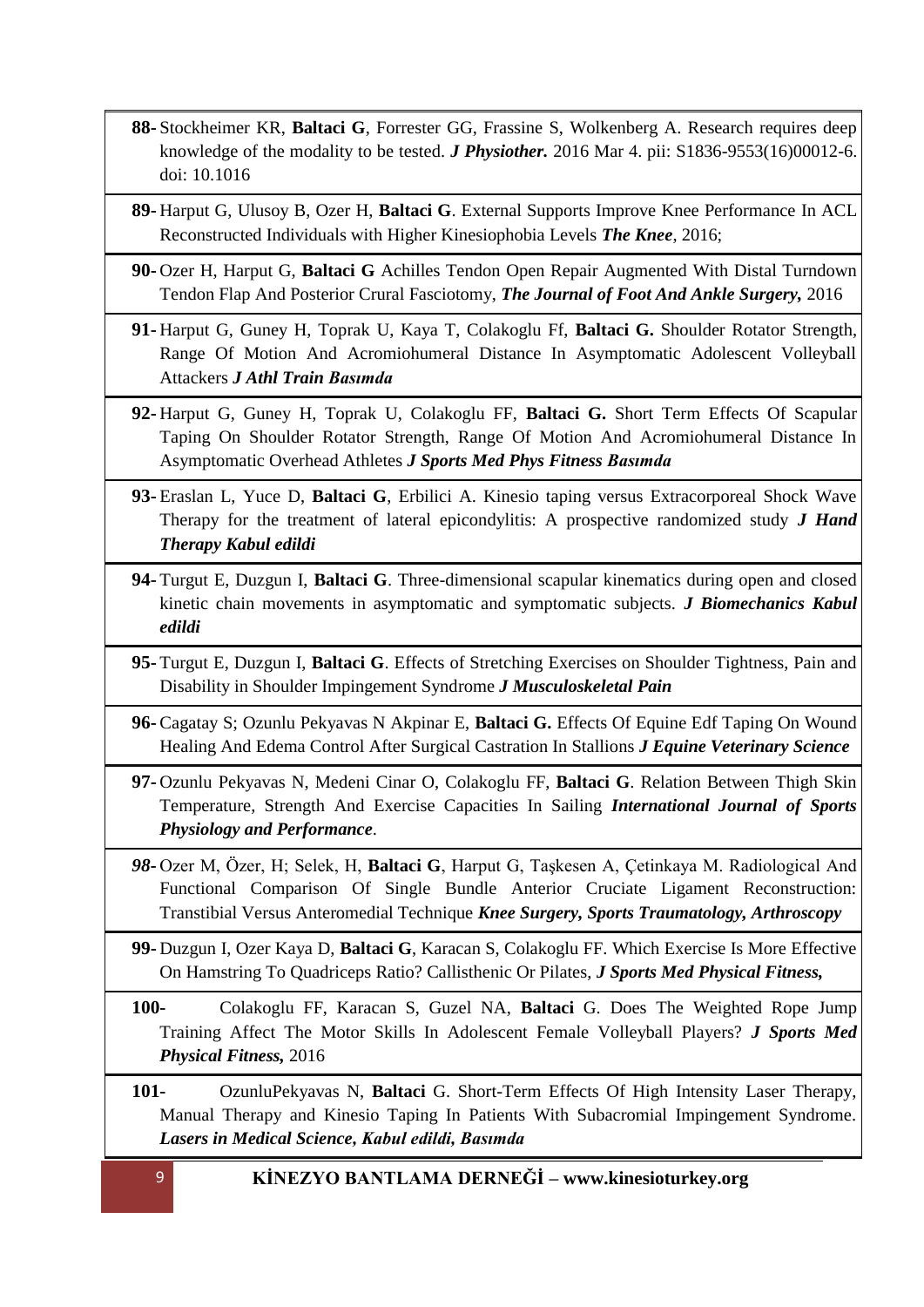### **Ulusal hakemli dergilerde yayımlanan makaleler**

- **1-** Süldür N., (**Baltacı) Çınar G.**, Arasıl T.: Kronik bel ağrılı hastalarda EMG Biofeedback ile klasik fizik tedavinin karşılaştırılması, *Romatizma*, Vol.5(2):71-80 (1990).
- **2- Çınar G.**: Sporcularda kasık ve hemistring yaralanmaları, *Spor Hekimliği Dergisi*, 25(1): 31- 37(1990).
- **3-** Tamer K., Zorba E., **Baltacı G.**: Orta Doğu Teknik Üniversitesi İngilizce Hazırlık Okulu Erkek Öğrencilerinin çesitli fizyolojik özellik ve kapasitelerinin ölçülmesi ve değerlendirilmesi, *Spor Hekimliği Dergisi,* Vol.26(3): 87-92 (1990).
- **4- Baltacı G.**, Çağlar A., Turanlı S.:Spor yaralanmalarında Tens ve manyetik alan tedavi (MFT) lerinin karşılaştırılması, *Spor Hekimliği Dergisi,*Vol.27(1):1-8 (1990).
- **5-** Ergun N., **Baltacı G.**: Elit sporcularda yaş ve cinse göre statik kuvvet ölçümlerinin fiziksel özellikler ile ilişkisi, *Spor Bilimleri Dergisi*, Vol.3(3):3-10 (1992).
- **6- Baltacı G.**, Zorba E., Doğan A.A., Kutlu M., Kaçmaz İ: 11-14 yaşları arasındaki Karakucak güreş projesinde yeralan çocukların fiziksel uygunluk ve antropometrik yapılarının tesbiti, *Romatizma,* Vol.7(3): 61-69 (1992).
- **7- Baltacı G.**, Yanıçoğlu L., Gönül B.: 1991 Akdeniz Oyunlarına katılan Türk Boksörlerinin Fizyolojik Profili, *Spor Hekimliği Dergisi,* Vol.27(3): 85-93 (1992).
- **8-** Ergun N., Yılmaz İ., **Baltacı G.**, Binnet M.: Rekonstrükte Anterior Krusiyat Ligament Lezyonlarının Rehabilitasyonunda Yeni bir Yaklaşım, *Artroplasti Artroskopik Cerrahi*, Vol.4(6):12-15 (1993).
- **9- Baltacı G.**, Ergun N., Düger M.: Rotator Kılıf Yırtığında Rehabilitasyon: Olgu raporu, *Romatizma*, Vol.8(2):129-134 (1993).
- **10-** Ergun N., **Baltacı G.,** Tokgözoğlu L., Yılmaz I., Uğurlu Ş :Hacettepe Üniversitesi Dağcılık ve Doğa Sporlari Klübü sporcularında Douglas Bag metodu ile Ölçülen VO2 max Değerleri, *Sendrom,* Vol.5(3): 35-38 (1993).
- **11-** Ergun N., **Baltacı G.**, Seyhan S., Bavafa V., Şahin A.:Devlet Halk Dansları Oyuncularında Akciğer Fonksiyon Testlerinin Analizi, *Fizyoterapi ve Rehabilitasyon,* Vol.:7(5):36-43(1994).
- **12- Baltacı G.**, Ergun N., Binnet M.: Sporcularda Diz Ağrılarını Oluşturan bir Patoloji: Kondromalazi Patella, *Artroplasti ve Artroskopik Cerrahi Dergisi,* Vol.5(9): 39-41(1994).
- **13- Baltacı G.**, Ergun N.: Sporcularda Overuse Omuz Yaralanmalarında Oluş Mekanizması ve Rehabilitasyonun Etkisi, *Spor Hekimliği Dergisi,* 29(3):99-106 (1994).
- **14- Baltacı G.**, Ergun N., Bayrakçı V.: Jumper's Knee Semptomları Görülen Sporcularda Rehabilitasyonun Etkinliği, *Spor ve Tıp Dergisi,* 4(1): 36-38 (1996).
- **15-** Ergun N., **Baltacı G**., Bayrakçı V. Sporcularda Medial Kollateral Ligament Yaralanmalarında Erken Fonksiyonel Rehabilitasyon, *Spor Hekimliği Dergisi,* 32(3):121-127 (1997).
- **16-** Bayrakcı V, Ergun N, **Baltacı G**.Sağlıklı genç erkeklerde diz breys kullanımının fonksiyonel testler üzerine etkisi *Fizyoterapi Rehabilitasyon* 8(5): 6-10 (1997).
- **17- Baltacı G**., Gönül B., Koz M.: Büyüme Döneminde Egzersiz Yaptırılan Farelerde Kemik Çinko Değerlerinin Sedanter Kontrollerle Karşılaştırılması, *Fizyoterapi Rehabilitasyon,* 8(5):1-5 (1997).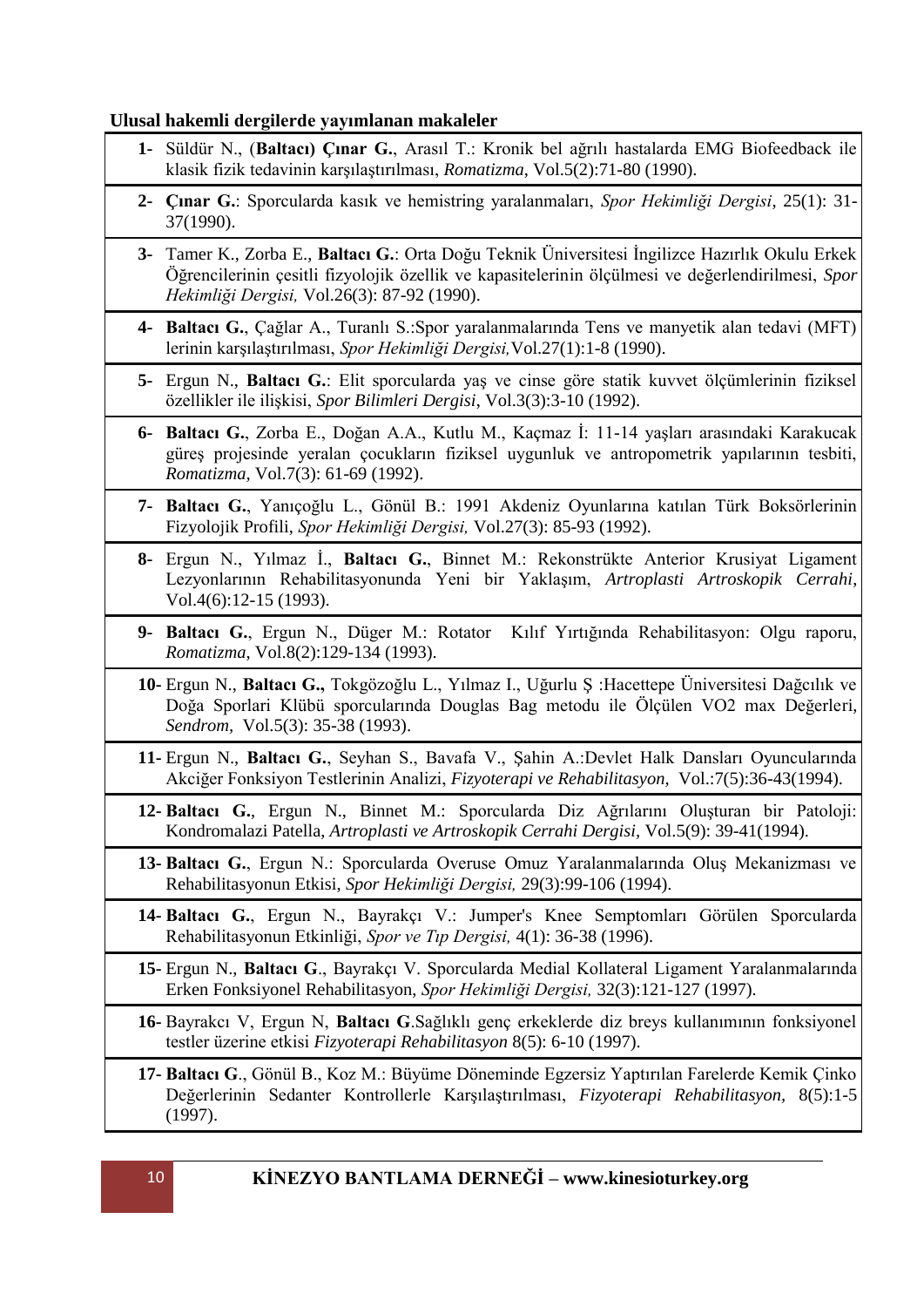**18- Baltacı G.** 21. yüzyılda sağlıkta insan gücü ve sağlık sorunları, *Yeni Türkiye Dergisi* 7, 39:235- 240 (2001)

- **19- Baltacı G**, Ergun N, Tunay Bayrakcı V: The short-term effect of Manipulation and mobilization on pain and range of motion in patients with mechanical neck pain *Hacettepe Ortopedi Journal*, 11(3): 111-115 (2001).
- **20- Baltacı G**, Tunay Bayrakcı V, Şahin İ, Beşler A, Ergun N: Ön çapraz Bağ rekonstrüksiyonlu Hastaların Algılanan Sağlık Statülerinin Ölçülmesi *Hacettepe Ortopedi Journal*, 11(3): 116-121 (2001)
- **21- Baltacı G,** Beşler A, Tunay V.B. Ergun N.: Omuz sıkışma sendromunun konservatif tedavisinde manipulatif yöntemlerin etkisi, *Artroplasti Artroskopi Cerrahi Dergisi* 13 (1): 27-33 (2002)
- **22-** Bayrakcı Tunay V, Ergun N, **Baltacı G,** Tunay S, Binnet MS, Bek N.: Patellofemoral eklem dizilim bozukluğunda rehabilitasyonun etkinliği. *Fizyoterapi Rehabilitasyon;* 13(2): 65-71 (2002).
- **23-** Özkan F, Ünver F, **Baltacı G.** Amerikan Futbol Oyuncularında spor kıyafetinin stabilometre ve sürat performansı üzerine etkisi, *Fizyoterapi Rehabilitasyon*; 15(2): 68-76 (2004)
- **24-** Güler D, Günay M, Tamer K, **Baltacı G**, Gökdemir K. 8-10 yaş grubu Türk Erkek Çocukların Sağlıkla İlişkili Fiziksel Uygunluk Normları, *Gazi Üniversitesi Kırşehir Eğitim Fakültesi Dergisi*,; 5(2): 157-164 (2004)
- **25-** Özkan F, Ünver F, **Baltacı G.** Amerikan Futbol Oyuncularının somatotipleri, G*azi Üniversitesi Beden Eğitimi ve Spor Dergisi* IX ; 4: 35-44 (2005)
- **26-** Arvas B, Elhan A, **Baltacı G**, Özberk N, Coşkun Öner Ö. Sıçrama aktivitesini kullanan ve kullanmayan sporcularda izokinetik ayakbileği kas kuvvetlerinin karşılaştırılması**.** *Fizyoterapi Rehabilitasyon*; 17(2): 78-83 (2006)
- **27-** Ergun N, Tunay VB, **Baltacı G**. Health-Related Physical Fitness Levels In Preschool-Aged Children: Three-Year Follow Up. *Fizyoterapi Rehabilitasyon*; 17(3) (2006)
- **28- Baltacı G**, Tunay VB, Binnet M, Ergun N. Rehabilitation in arthroscopic subacromial decompression: six-year follow-up, *Fizyoterapi Rehabilitasyon*; 18(3): 201-8 (2007)
- **29-** Bayrakcı Tunay V, **Baltacı G,** Ergun N, Duzgun I, Ozer D, Yosmaoglu B. Quadriceps Strength And Knee Functions in Soccer Players After Anterior Cruciate Ligament Reconstruction: Six Month Follow-Up. *Fizyoterapi-Rehabilitasyon*. 19 (1): 10-14, 2008 (CINAHL, EMBASE, Türk Tıp Dizini)
- **30-** Özdemir S., **Baltacı G**. Adelosan Tenis Oyuncularında Üst Ekstremite Değerlendirmesi Ankara Tenis Klübü Dergisi *TENİS* 2008; 65: 18-19
- **31-** Başarı GÖ, Balcı P, Nohutlu E, Ulusoy S, Vayvay ES, Sertoğlu E, **Baltacı G**. Fizyoterapi Öğrencilerinde Mesleki Bilincin Postür üzerine etkisi, *Türkiye Klinikleri Spor Bilimleri Dergisi***,** 2009; 1(1): 31-7
- **32-** Özünlü N, Akyüz N, **Baltacı G**. Eğitim yıllarına göre fizik tedavi ve rehabilitasyon öğrencilerinin bel, boyun ve sırt ağrıları arasındaki ilişkinin değerlendirilmesi, *Türkiye Klinikleri Spor Bilimleri Dergisi*, 2009; 1(1): 55-66

**33- Baltacı G.**, Çalışanların Sağlığı ve Fiziksel Aktiviteye Yönlendirilmesi *Sağlığın Başkenti* 2009; 1: 21-23.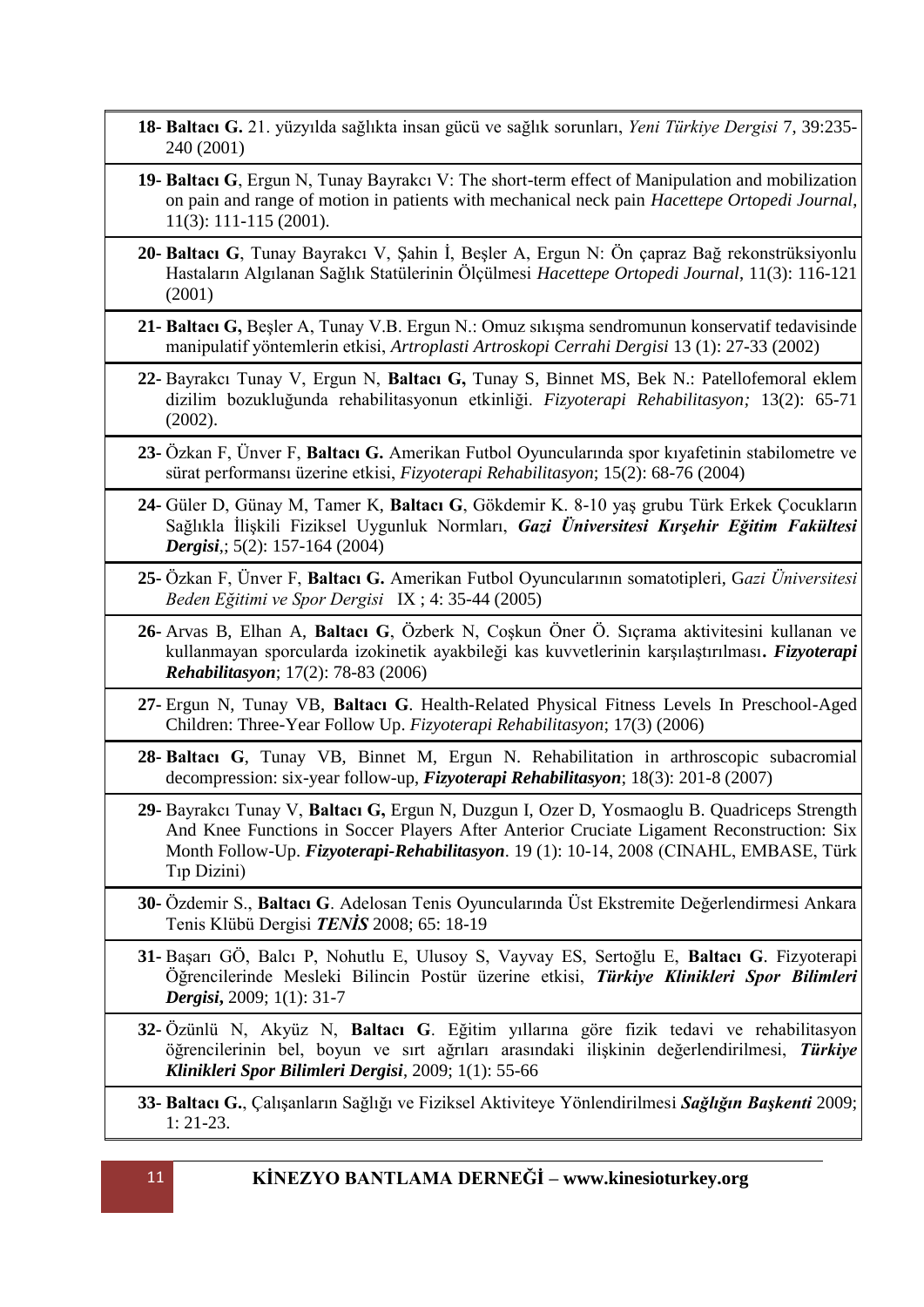- **34- Baltacı G**, Acar B. Adölosan Tenis Oyuncularında Eklem Hipermobilitesi Ankara Tenis Klübü Dergisi *TENİS* 2009; 66: 28-29
- **35-** Düzgün İ, **Baltaci G**. Düzenli spor yapan ve yapmayan adolesanlarda esneklik test sonuçlarının yaş ve cinsiyete bağlı değişimi *Fizyoterapi Rehabilitasyon 2009;* 20(3): 184-189
- **36-** Çınar Ö, **Baltaci G,** Bayramlar K. Tenis oyuncularında Omuz horizontal adduksiyon açısının internak rotasyon açısına etkisi *Türkiye Klinikleri Spor Bilimleri Dergisi*, 2010; 2(1): 38-45
- **37-** Düzgün İ, **Baltaci G.** Düzenli spor yapan ve yapmayan adolesanlarda alt ekstremite kassal kuvvetinin yaş ve cinsiyete bağlı değişimi *Türkiye Klinikleri Spor Bilimleri Dergisi*, J Sports Sci 2010;2(2):55-61
- **38-** Düzgün İ, **Baltaci G.** Differences in the results of flexibility tests of adolescents who did and did not do regular sports | [Düzenli spor yapan ve yapmayan adolesanlarda esneklik test sonuçlarinin yaş ve cinsiyete baǧli deǧişimi] *[Fizyoterapi Rehabilitasyon](http://www.scopus.com/source/sourceInfo.url?sourceId=74826&origin=resultslist)* 2010; 20 (3), pp. 184- 189
- **39-** Yosmaoglu HB, **Baltaci G**, Derman O. Obez adolesanlarda vücut yağı ölçüm yöntemlerinin etkinliği *[Fizyoterapi Rehabilitasyon](http://www.scopus.com/source/sourceInfo.url?sourceId=74826&origin=resultslist)* 2010; 21 (3), pp. 184-189
- **40-** Yosmaoglu HB**, Baltaci G**, Derman O. Obez adolesanlarda ev egzersiz programının kilo kaybı üzerine etkisi *Türkiye Klinikleri Spor Bilimleri Dergisi*, **Turkiye Klinikleri J Sports Sci**  2011;3(2):56-61
- **41-** Duzgun I, Şimşek IE, Yakut Y, **Baltacı G**, Uygur F. Sağlıklı bireylerde açı tekrarlama testi ile omuz pozisyon hissinin değerlendirilmesi: bir pilot çalışma *Fizyoterapi Rehabilitasyon* 2011; 22(3): 240-44
- **42-** Yosmaoglu B, Yakut Y, **Baltacı G**. Fazla Kilolu ve Normal Kilolu bireylerde alt ekstremite Nöromuskuler Koordinasyon Farklılıkları *Fizyoterapi Rehabilitasyon* 2011; 22(3): 240-44
- **43- Baltacı G**. Güzel Görünümde Yüz Egzersizlerinin Rolü*, Türkiye Klinikleri J Cosm Dermatol Special Topics* 2012; 5(4): 68-78
- **44-** Kınıklı GI, Harput G, **Baltacı G**, Çolakoğlu F. Farklı yaş gruplarındaki bayan adölesan voleybol oyuncularında izokinetik kas kuvveti, sıçrama performansı ve hormone seviyelerinin karşılaştırılması *Fizyoterapi Rehabilitasyon 2013;* 24(1): 17-25
- **45-** Onal S, **Baltacı G**, Soylu AR, Yakut Y. Farklı Servikal Bölge İzometrik Egzersiz Tiplerinin Karşılaştırılması, *Fizyoterapi Rehabilitasyon 2013;* 24(1): 33-41
- **46-** Inanoğlu D, **Baltacı G**, Alkan S ö Travma sonrası paraparezi olan bir kedinin rehabilitasyonu, *YYU Veteriner Fakültesi Dergisi* 2013; 24(1): 37-39
- **47-** Kılınç HE, Tok D, Uzun E, Baltacı G. Profesyonel Sporcularda statik ve dinamik squat egzersizleri dengeyi değiştirir mi? *Türkiye Klinikleri Spor Bilimleri Dergisi***, Turkiye Klinikleri J Sports Sci** 2014;6(1):1-5
- **48-** Medeni OC, Baltaci G, Ozer H. Is there any correlation between functional and clinical tests in anterior cruciate ligament reconstructed knees after three years? *Medical Express*, 2014; 1(1): 22-26
- **49-** Yılmaz G. Çırak Y, Parlak Demir Y, Dalkılınç M, **Baltacı G**. Adölesanlarda Teakwando: Yaralanmaya etki eden faktörler *Türkiye Klinikleri J Sports Sci* 2014; 6(2):46-52 (CINAHL, EBSCO, CABI, TÜRKİYE ATIF DİZİNİ)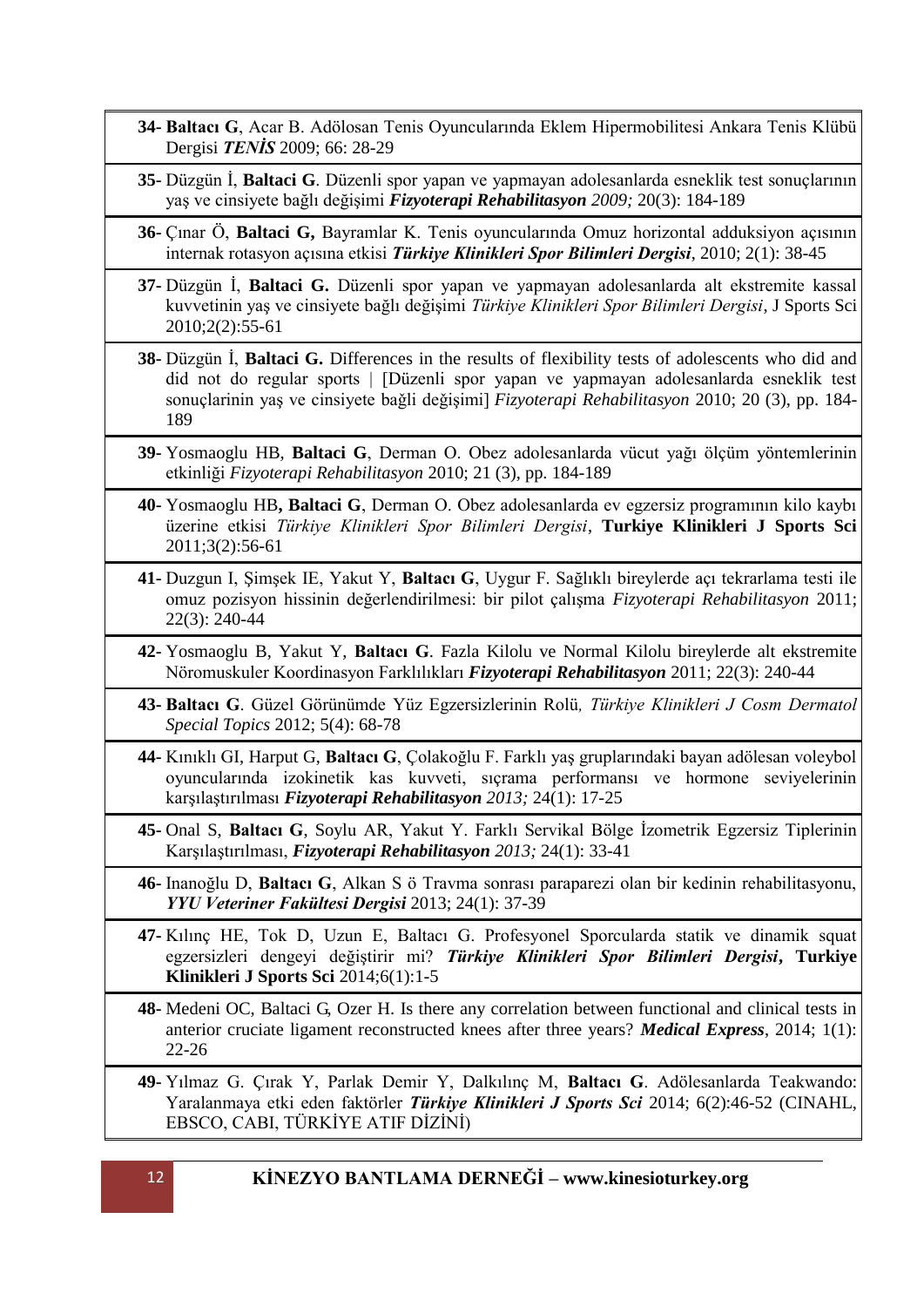**50-** Aracı Uyan A, Ozünlü Pekyavaş N, Çömük N, **Baltacı G**. Adelosan Bayan Voleybol Oyuncularında Skapular Bantlamanın Kas Yorgunluğuna Etkisi *Türkiye Klinikleri J Sports Sci* 2014; 6(2):68-73 (CINAHL, EBSCO, CABI, TÜRKİYE ATIF DİZİNİ)

**51-** İnanoğlu D, **Baltacı G.** Nörolojik Defisiti olmayan bel ağrılı hastalarda farklı bantlama tekniklerinin ağrı ve yaşam kalitesi üzerine etkisi *Journal of Exercise Therapy and Rehabilitation.* 2014;1(1):26-34

- **52-** Çakır B, Yardım N, Kocadağ S, Ağca A, Akbulat A, Alkan A, Atilla S, **Baltacı G**, Başkal N, Güler S, Kaya B, Mercanlıgil SM, Sürücüoğlu MS, Uluç S. Obezite ile Mücadelede Medyada Yer Alan Zayıflama Amaçlı Yarışma Programları için Bilimsel ve Etik Değerlendirme (Scientific and Ethical Evaluation of Obesity Weight Loss Competition Programs Broadcasted in the Media) *Beslenme ve Diyet Dergisi* 2014:42(1):73-79
- **53-** Harput G, Colakoglu FF, Baltacı G. Effects of sport type and angular velocity on hamstring to quadriceps strength ratio in adolescent female athletes. *Turkish Journal of Physiotherapy and Rehabilitation*, 2014; 25(3): 107-112
- **54-** Eraslan L, Yüce D, Kermalli AM, **Baltaci G.** Comparison of short-term effects of rigid tape and night splint on pain and function in patient with carpal tunnel syndrome: a randomized clinical trial *Turkish Journal of Physiotherapy and Rehabilitation*, 2014; 25(1): 8-15
- **55-** Medeni ÖÇ, **Baltaci G**, Vayvay GD. Kinesiotape Kas Tekniğinin Hamstring Esnekliği Ve Germe Sirasindaki Ağri Üzerine Akut Etkisi. (Acute Effect Of Kinesiotape Muscle Technique On Hamstring FlexibilityAnd Pain During Stretching.) *Turkish Journal of Physiotherapy and Rehabilitation*, 2015; 26(2): 73-77

**56-** Akel BS, Demirel A, **Baltaci G**. Determination Of Grip Contact Areas With Stereologic Measurement In Children With Hemiparetic Cerebral Palsy *Turkish Journal of Physiotherapy and Rehabilitation*, 2015; 26(2): 86-92

#### **Katıldığı / Görev aldığı mesleki / bilimsel etkinlikler/kurslardan bazıları**

#### **Orthopedic Medicine Seminars (Cyriax)**

| 18-21 February 1993      | Ankara-Turkey       |
|--------------------------|---------------------|
| 10-12 August 1995        | Taunton-Ingiltere   |
| 28-30 September 1995     | Sheffield-Ingiltere |
| 28 February-3 March 1996 | Taunton-Ingiltere   |
|                          |                     |

#### **1998 Arthroscopic Surgery Training Series**

Arthroscopically Assisted ACL Reconstruction Using a Hamstring Graft 3-4 April 1998 Baylor Sports Medicine Institute Houston-Texas-USA

#### **Kinesiotaping Courses**

A- Basic Course A&B Instructor: Doris Durrschmidt 28-29 October 2006 Ankara-Turkey

B- Advanced Course C Instructor: Doris Durrschmidt 16-17 December 2006 Ankara-Turkey

C- Advaced Level 1 Instructor: Konstantinos Diamantopoulos 10-11 November 2007 Vejle-Denmark

D- Kinesiotaping Re-Instructor Certification 9-12 October 2008 Albuquerque-New Mexico-USA

E- Kinesiotaping Re-Certification Course 29-31 October 2014 Venezia-Italy